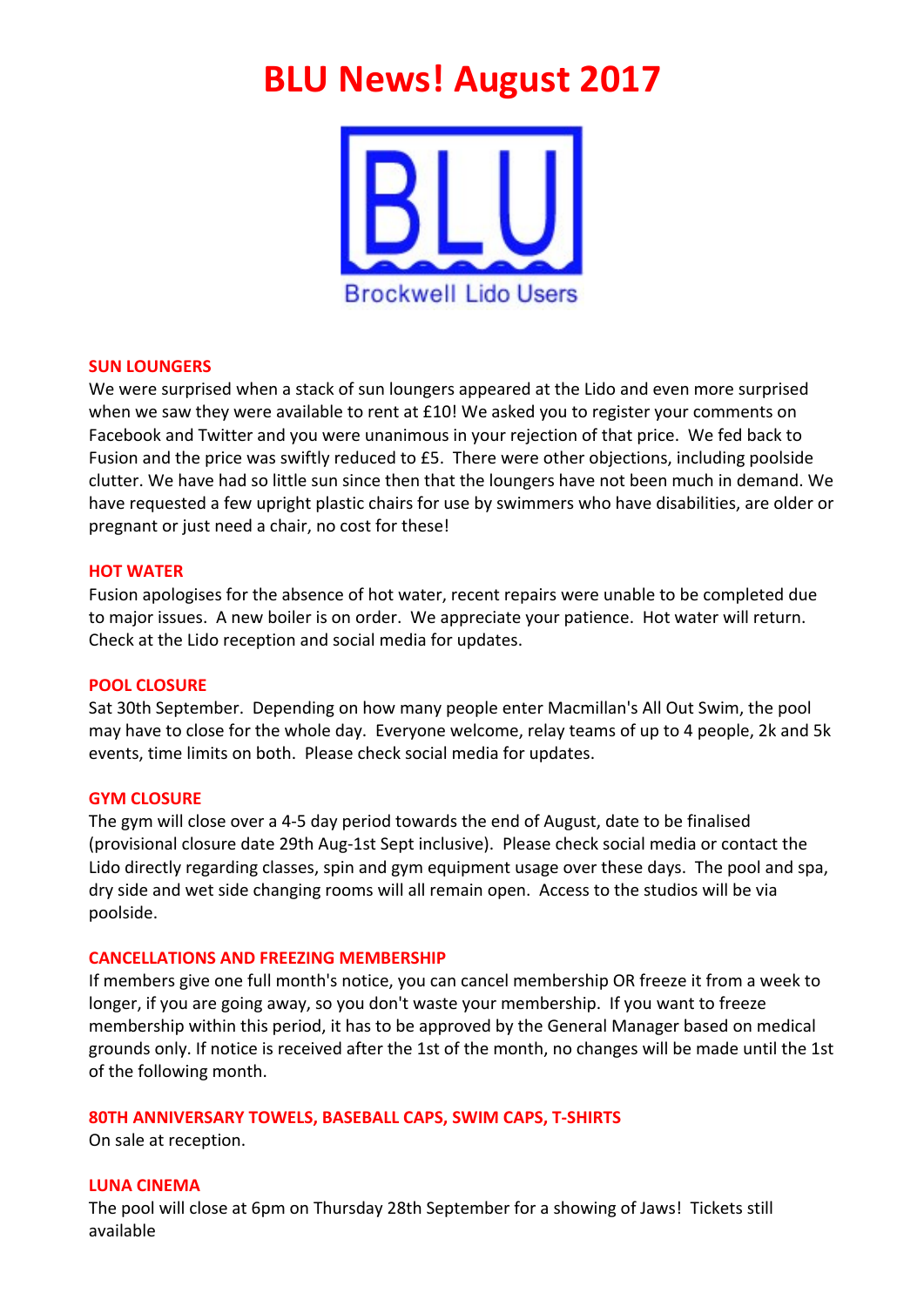#### **PEAK DAY SWIMMING**

During peak days, there will be two entrances, one for those who pay as you go, the other for all pre-paid swims, members and season ticket holders.

# **LIDO CAFÉ**

Please note that the Lido Cafe will be closed on the following days in September for private hire. Weather permitting, the beach hut will remain open.

Sept 2<sup>nd</sup> closed from 3:30pm

Sept  $8^{th}$  closed all day

Sept 9th closed from 3:30pm

Sept 16th closed from 12pm

Sept 23<sup>rd</sup> closed from 11am

Sept 30th closed from 12pm

### **CAR BOOT SALE**

Brockwell Lido car park. This takes place every second Sunday of the month, until September (inclusive) except for August when it's the first Sunday! Car park will be closed until 2pm, but parking on the road is free at the weekends.

# **THE UNDERGROUND MERMAID by Daisy, Age 3**

Today I decided that me and my Mum Would be mermaids I gave us good mermaid names I was called Circle Line And my Mum was called Circle Line 2 We put on our tails and Bra Went to the Lido And swam very far

From Waterwords. Edited by Melanie Mauthner and Hylda Sims and published by BLU in 2008

# **GREAT OUTDOORS**

The Fusion Great Outdoors timetable has started. BOOTCAMP, BUGGY FIT, RUNNING CLUB and NORDIC WALKING will be added to the timetable & where possible, Brockwell Lido will be looking to run many of the existing group exercise classes outside.

#### **SWIMTAG**

SWIMTAG is designed to motivate and support our swimmers. Using membership cards to activate a wristband on the docking station, simply slip on a band and jump in the pool. Return your wristband to the docking station and swim data is automatically uploaded to the website. Stats can also be automatically emailed to members. Swimtag is only available to Lido members, as your cards are swiped and linked to your online account. And it's free and compatible with other Apps, such as Fitbit. Ask at reception for more details.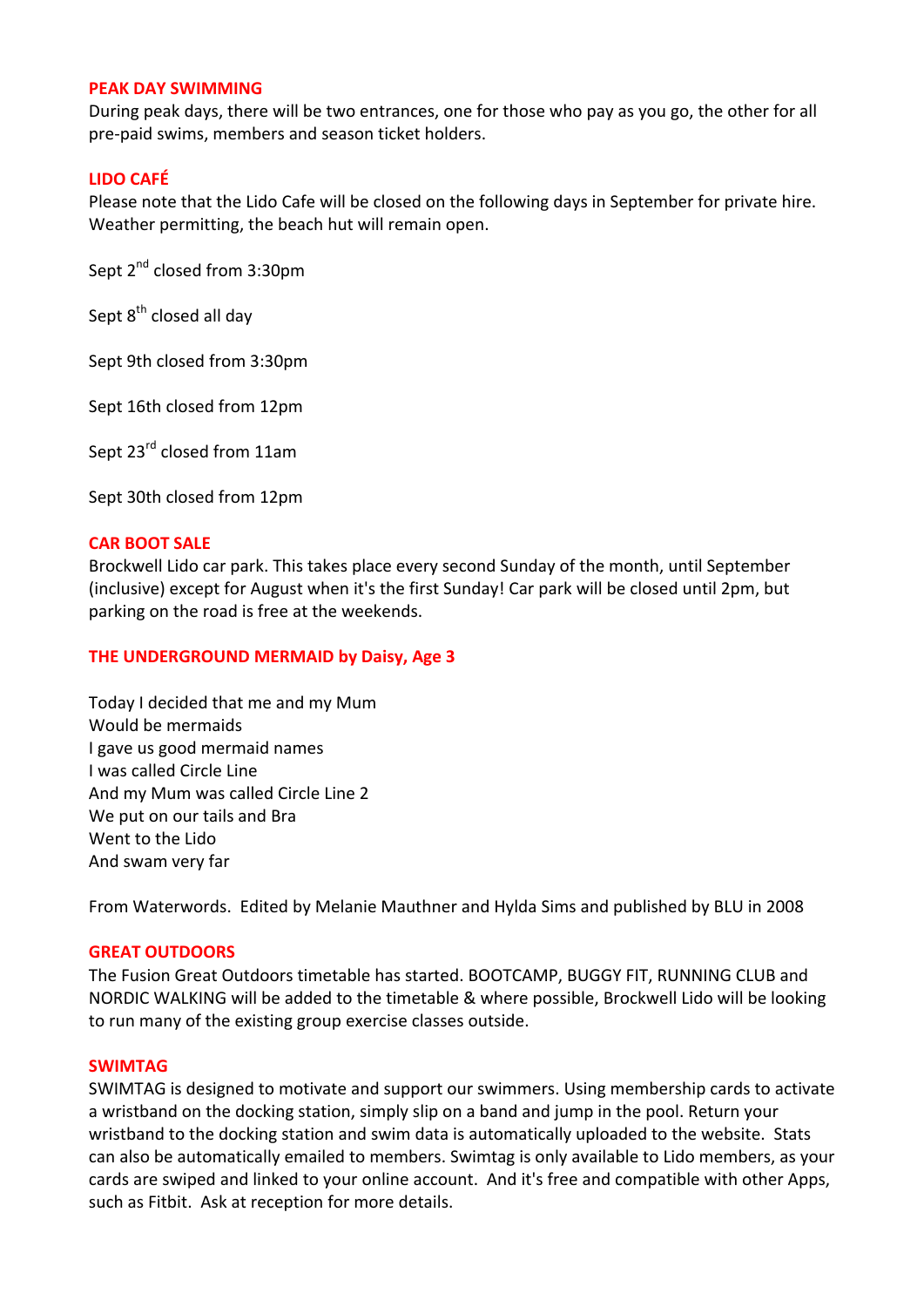## **FUSION LIFESTYLE APP**

We're aware than not everyone has a smartphone or computer, so booking via phone or in person are the only options. However, some of you will have already discovered the Smartphone App that enables you to book classes online. Check timetables & book up to 7 days in advance. Downloads for Apple and Android

#### **SWIM**

- Free swimming for over 60's, weekdays before 10am.

- Check out concession prices for various groups, early bird swimming discounts, and family tickets for 1 or 2 parent families with a second parent receiving a 50% discount and the children also receiving discounted rates. Contact the team at Brockwell Lido for more information, or enquire at reception.

## **SOCIAL MEDIA**

#### **BLU**

Twitter - @BrockwellLido Facebook - @BrockwellLidoUsers Instagram - brockwelllidousers

#### **BROCKWELL LIDO**

Facebook: @BrockwellLidoUK Twitter: @Brockwell Lido Instagram: Brockwell lido

### **HEALTH SUITE**

A polite notice to all users that no oils, salts or body lotions are to be used anywhere in the health suite and please note SHAVING IS NOT PERMITTED. Several people have been politely asked to refrain from this, it is highly unpleasant for other users. We would also like to advise that food is also not permitted within the Health suite area. Please shower before and after you use the sauna, steam room and hydrotherapy pool. It's up to everyone to help keep this facility clean by following all rules. BLU members may ask you to stop doing any of the above if they see you, respect everyone's wishes. If you are walking between the pool and the dry side, PLEASE wear footwear and avoid dripping on the floor in reception to avoid accidents.

#### **SOCIAL MEDIA MANNERS**

BLU does not condone and will not tolerate bullying or harassment via social media or in person, of Lido users and staff. We will take all necessary measures to deal with any unsavoury behaviour.

#### **LIDO CAR PARK**

Parking enforcement is in effect, please make sure you are parked in the correct bays as tickets will be issued. Drivers who park in disabled bays (without a blue badge), loading bays or even try and squeeze into the motorcycle bays (yes, a few drivers have been wedged in unable to leave) BEWARE! PLEASE don't do it.

#### **MANAGERS' MEETING**

BLU reps meet with Lido managers every month. Please let us know if there is anything you would like us to discuss. Compliments, complaints, suggestions all welcome. If you don't tell us about a problem, we can't fix it! If you have ideas, let us know. We've launched a #TellBLU on our Twitter & Facebook sites where you can tell us what you think - good, not so good or indifferent. ALL views are important, as we have monthly meetings with Lido Management where we raise user concerns.